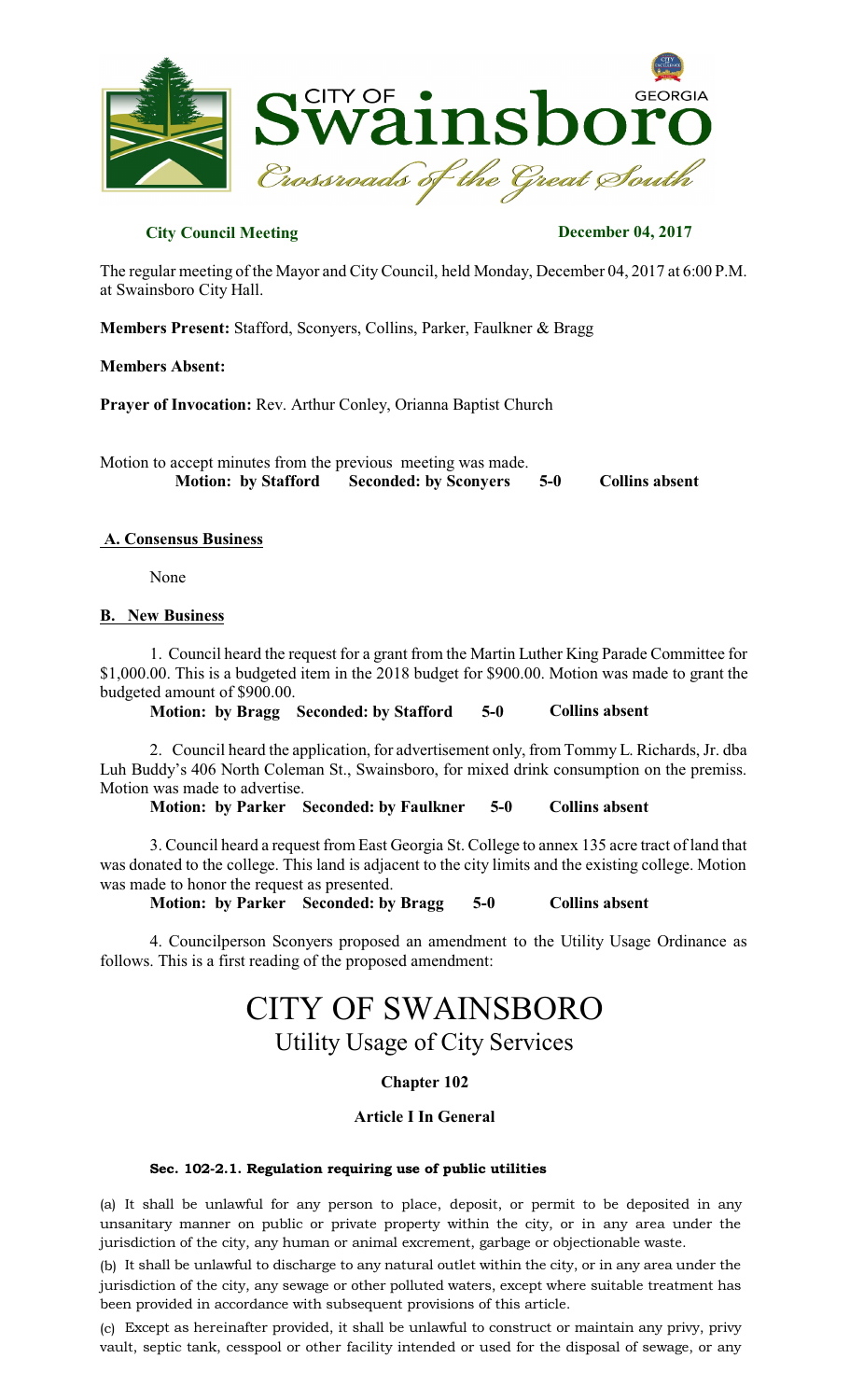other objectionable waste liquid or solid.

(d) The owner of all houses, buildings or properties used for human occupancy, employment, recreation, or other purposes, situated within the city and abutting on any street, alley or right-of-way in which there is now located or may in the future be located a public sanitary or combined sewer of the city, is hereby required at his expense to install suitable toilet facilities therein, and to connect such facilities directly with the proper public sewer in accordance with the provisions of this division, within ninety (90) days after date of official notice to do so, provided that the public sewer and/or water is within two hundred (200 ft) /(61 meters) of the existing structures.

Exception to rule 102-2.1(d): If the water usage is restricted to irrigation and will not impact the sewage flow, this section can be ignored and a water well may be installed with authorization from the Water Commissioner over the Swainsboro Water Department or said Mayor of the city.

 $\mathcal{L}_\text{max}$  and  $\mathcal{L}_\text{max}$  and  $\mathcal{L}_\text{max}$  and  $\mathcal{L}_\text{max}$  and  $\mathcal{L}_\text{max}$ 

ATTEST : Charles Schwabe, Mayor

\_\_\_\_\_\_\_\_\_\_\_\_\_\_\_\_\_\_\_\_\_\_\_\_\_ Al L. Lawson, City Administrator

 $1<sub>st</sub>$ Reading \_\_\_\_\_\_\_\_\_\_\_\_\_\_\_\_

 $2<sup>d</sup>$ Reading \_\_\_\_\_\_\_\_\_\_\_\_\_\_\_\_

Public Hearing \_\_\_\_\_\_\_\_\_\_\_\_\_\_

APPROVED/DENIED \_\_\_\_\_\_\_\_\_\_

## Motion was made to consider the ordinance as presented for a first reading. **Motion: by Sconyers Seconded: by Stafford 5-0 Collins absent**

### **C. Old Business**

1. Council heard the application, from Matthew David Clements dba Enmark Store #762, 103 Neal St., Swainsboro, for beer and wine package sales only. Mayor Schwabe announced this was a Public Hearing, was anyone present to speak for or against the application. No one spoke. Council then made the motion to accept the application.

**Motion: by Parker Seconded: by Bragg 6-0** 

2. Council heard the application, from Matthew David Clements dba Enmark Store #530, 609 South Main St., Swainsboro, for beer and wine package sales only. Mayor Schwabe announced this was a Public Hearing, was anyone present to speak for or against the application. No one spoke. Council then made the motion to accept the application.

## **Motion: by Faulkner Seconded: by Sconyers 6-0**

## **D. Committee Reports**

**Recreation:** Councilperson Parker reported the Department had held it's annual coaches appreciation dinner. David Coleman and Mark Haddock were awarded the Coaches of the Year Award.

Councilperson Parker reported that the Recreation Committee would be advertising to fill a vacated position at the Recreation Department.

He reported that there will be a fee increase in activities in some areas in 2018.

**Water and Waste Water:** Councilperson Sconyers reported everything routine.

**Police**: Councilperson Stafford reported the Police Personnel Committee had met and interviewed to fill an officer's position. The committee recommended Melissa Palmquist a certified officer.

Motion was made to take the recommendation of the committee and hire officer Palmquest.

## **Motion: by Stafford Seconded: by Sconyers 5-1 Parker against**

Mayor Schwabe informed council and the public the city had received a COPS Hiring Grant. This grant would allow the city to add 2 new officers to the staff. The grant is for \$250,000 over the next three years. This grant will fund the two new positions.